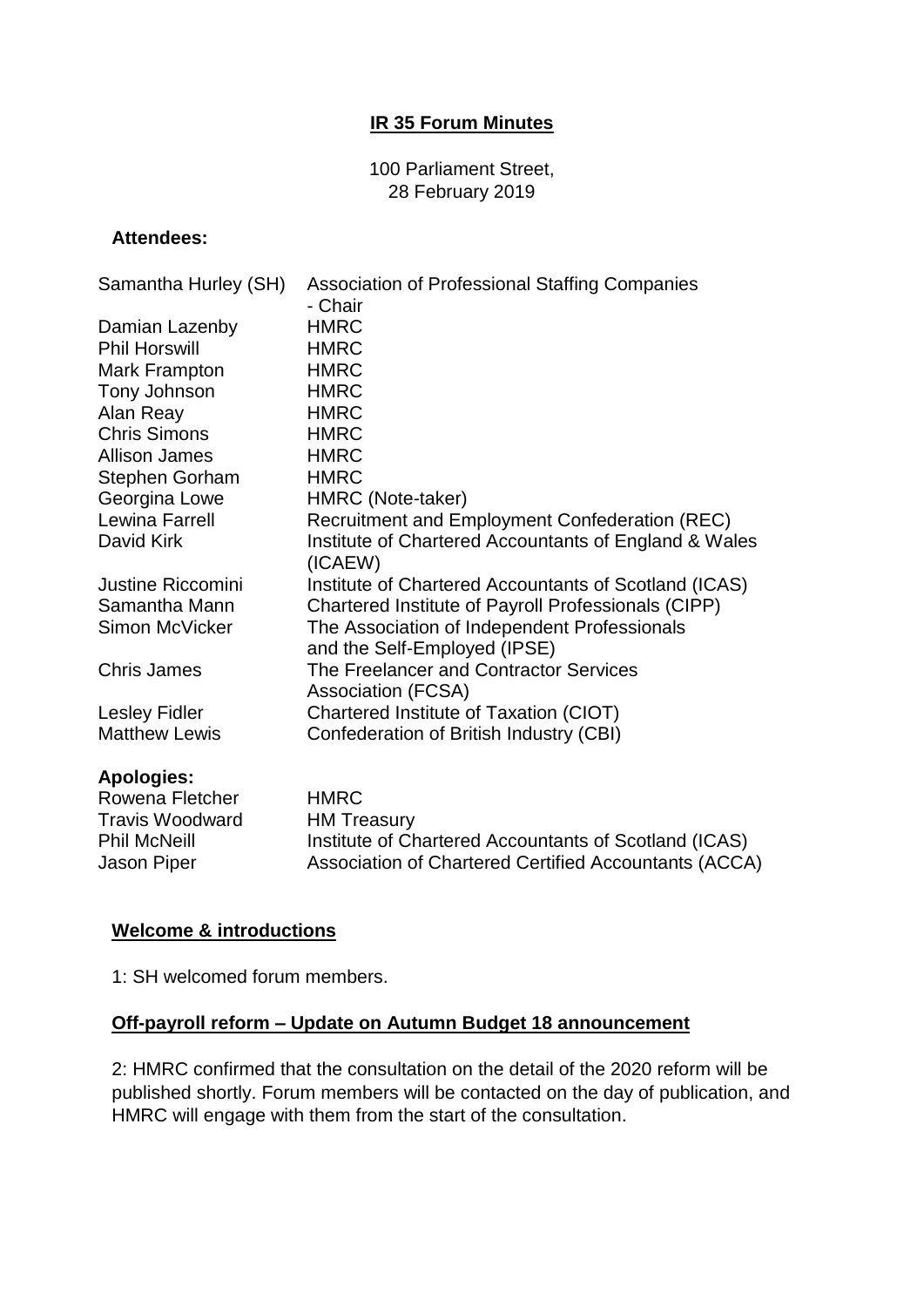3: HMRC are continuing to work with stakeholders to enhance CEST and encouraged members to respond to the invitation to take part in those discussions and user tests.

4: The consultation on off-payroll reform will run for 12 weeks. Following that, draft legislation will be published in the summer, in line with the fiscal events timetable. Legislation will be included in Finance Bill 2019/20.

5: HMRC were unable to confirm the detailed content of the consultation document prior to publication, but it will include those areas where stakeholders had raised concerns.

6: Members asked whether there would be any link between the consultation and a review of the 2017 reform. HMRC would expect responses to the consultation to include the experience of stakeholders in implementing the 2017 reform. There are no plans to conduct further external research into the impacts of the 2017 reform.

7: Members commented that many of their clients are unaware of the planned reform, and asked whether HMRC has started its education programme. The consultation discussions are part of the education and awareness building, and the document will include education and awareness plans. Part of this will be working with forum members to reach their members.

8: Members expressed concern about reaching the large number of businesses that are not part of an organisation or representative body. They are also aware that some contracts are starting to include new clauses relating to the reform.

9: HMRC commented that after publication of the consultation document they will be able to increase the education and engagement, and reassured forum members that they are considering innovative ways to raise awareness.

AP1/Feb – Forum members to respond to HMRC's invitation to participate in discussions on CEST enhancements.

# **Mutuality of Obligation Discussion Paper**

10: HMRC circulated this paper before the meeting. It considers points raised by forum members, and in recent public discussions. HMRC invited members to provide further comments by 7 June 2019, for HMRC to prepare a revised version before the next meeting.

11: The HMRC paper looks at the Jensal case, and confirms HMRC's view of the law, as established in Ready Mixed Concrete (South East) Ltd v Minister of Pensions and National Insurance [1968] 2 QB 497. Other major cases are also considered.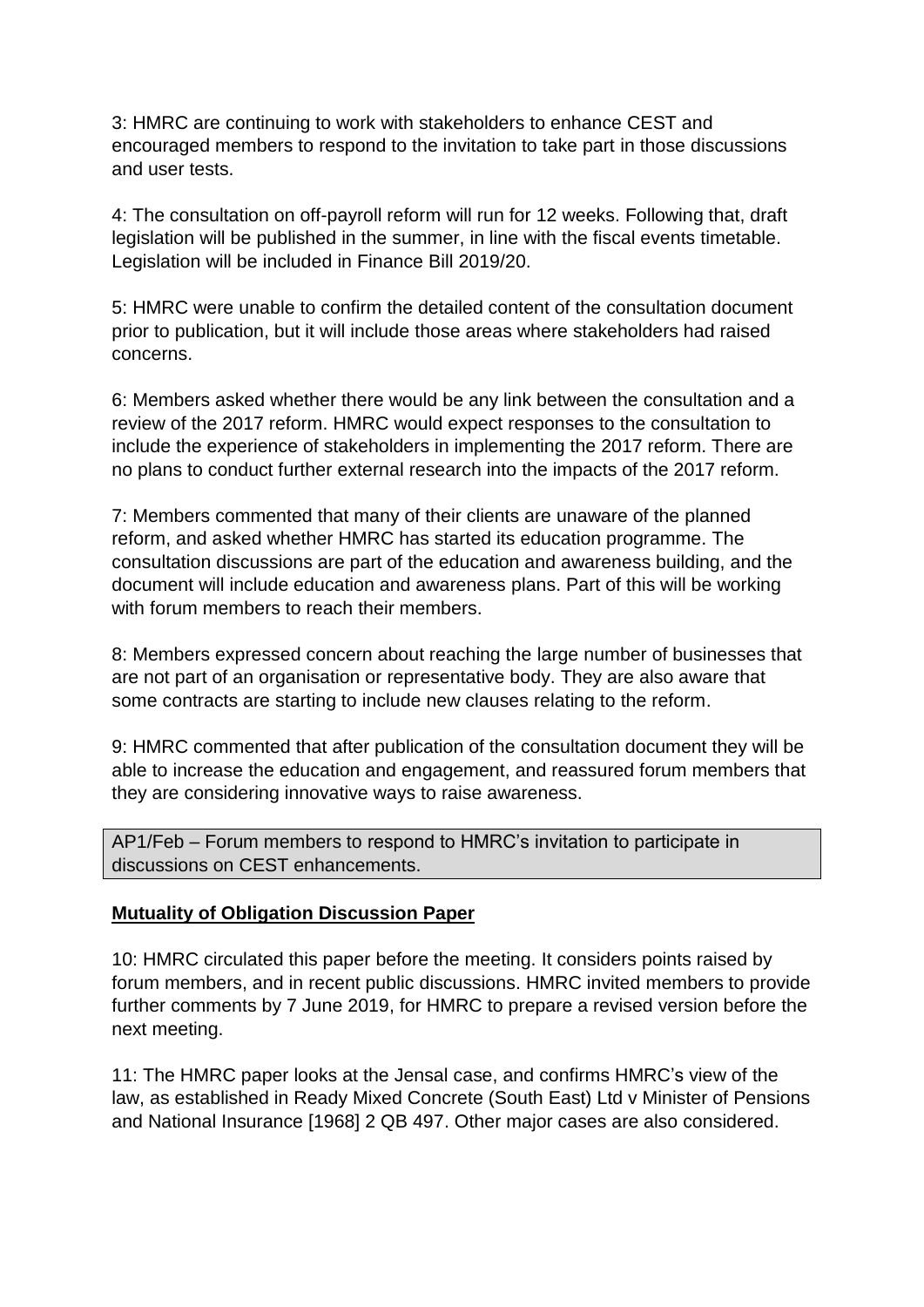12: The paper also considers umbrella contracts and what happens if there are gaps between a series of individual contracts. HMRC restated that for tax purposes, each individual contract needs to be considered.

13: Members also commented that the paper should consider the issues raised by short term contracts, and referred to the differences in interpretation between Tax Tribunals and Employment Tribunals.

14: HMRC agreed there are difficulties raised by some interpretations of mutuality of obligation in Tribunal cases. HMRC sees this as a result of how mutuality is looked at through different lenses by Employment Tribunals when they are looking at continuity of employment. However, in the tax context, HMRC are prepared to litigate appropriate cases where necessary.

15: HMRC want to work with members and stakeholders to agree a final version for publication.

16: HMRC will also work with members and stakeholders to consider how mutuality of obligation can be included in CEST.

AP2/Feb – Members to submit comments on draft MoO paper by 7 June 2019. AP3/Feb – HMRC to prepare updated MoO paper by next meeting.

# **Concerns about non-compliant intermediaries.**

17: There is a specialist team in HMRC to enforce the employment intermediaries legislation. HMRC are aware of the increased use of intermediaries and disaggregation, and are responding to that risk. Compliance teams work with Customer Compliance Managers, as well as examining evidence from all sources to improve their understanding of the changing risk, and to target resources effectively. When allocating resources to risks, HMRC considers a wide range of factors.

18: Fraud Investigation (FIS) teams are looking at disaggregation models, where companies split into smaller companies – also referred to as mini-umbrellas. Compliance teams are working with FIS to identify these cases. HMRC vigorously pursues perpetrators of fraud, prosecuting when appropriate.

19: HMRC reminded forum members of the tax evasion hotline, where any suspected fraud or tax evasion can be reported, and confirmed that all reports are followed up, using data analytics. All reports to the hotline are confidential.

20: Forum members said they are now seeing fewer issues from clients in respect of mini-umbrellas. HMRC was pleased their work in this area is showing results, but noted a new model seems to be the insertion of an additional intermediary into the supply chain.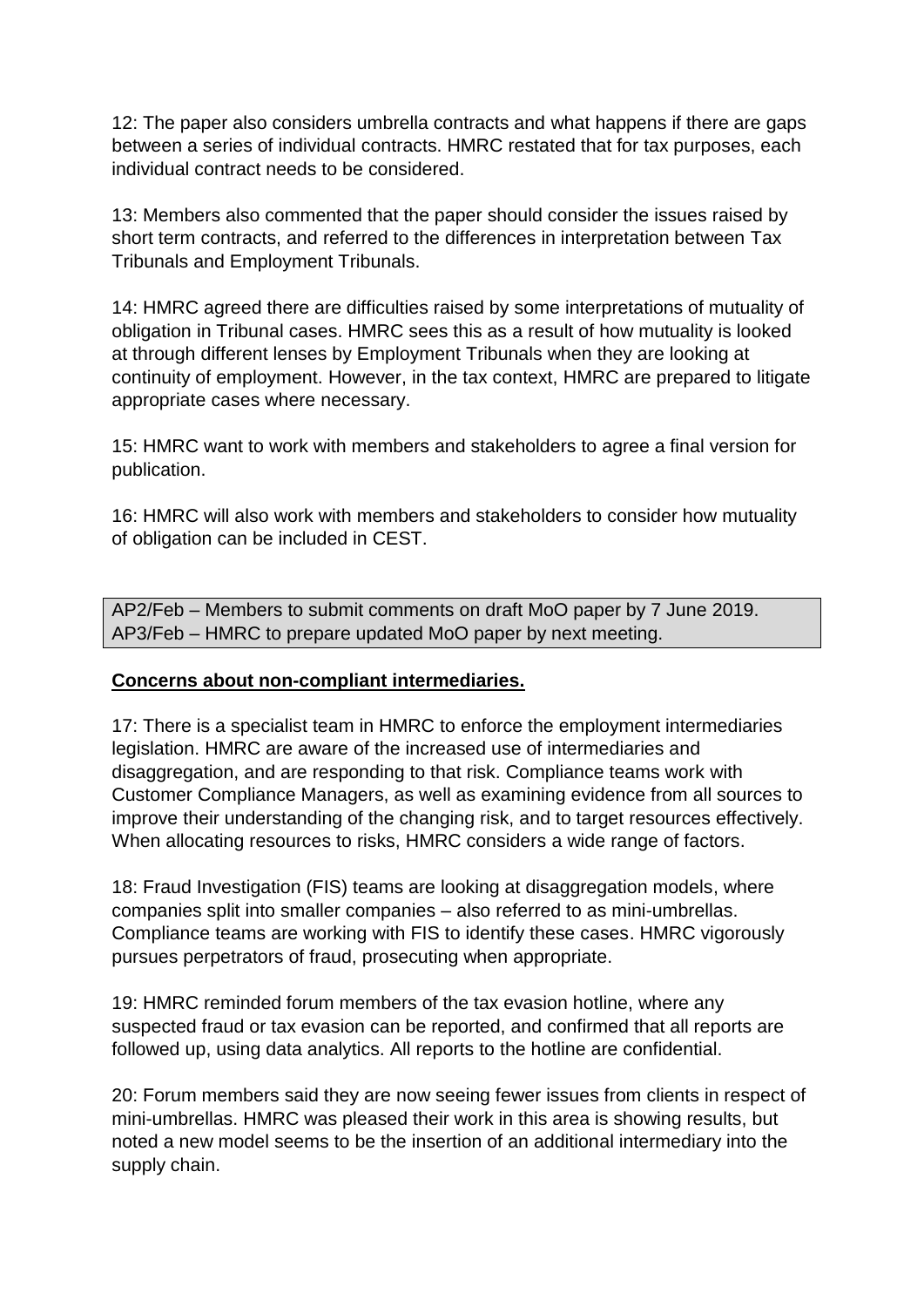21: Forum members commented that success with mini-umbrella work followed some high-profile publicity in this area, and requested further publicity from HMRC to raise awareness of what non-compliance looks like, as in the Spotlight 45 article, which members felt was excellent.

22: When asked to compare the benefits of Spotlight to nudge letters, some members felt that ideally a combination of both is needed. The message needs to be strong, but straightforward.

23: HMRC confirmed that they are looking at different and innovative ways to raise awareness, and agreed that this needs to start soon, as new models will start to appear before the implementation of the off-payroll reform in 2020.

24: HMRC confirmed that they are also working with the Employment Agency Standards Directorate.

#### **Update on set-off in settlement cases**

25: HMRC referred to the slides shared with members at the previous meeting, and confirmed that these have now been published online: [here](https://assets.publishing.service.gov.uk/government/uploads/system/uploads/attachment_data/file/753658/IR35_Forum_-_Presentation_on_IR35_Settlement_calculations__S58_and_S139_Relief_.pdf)

26: HMRC also confirmed this guidance is included in the Employment Status Manual (ESM) [here](https://www.gov.uk/hmrc-internal-manuals/employment-status-manual/esm8415) and the links in the contents page will be updated as soon as possible.

27: HMRC thanked forum members for their submission on overpayment relief, and will respond separately.

28: Forum members asked that this item is kept open to allow time for comment.

AP4/Feb – Forum members to send comments on slide pack on settlements and overpayment relief guidance by 7 June 2019. AP5/Feb - HMRC to report back to next forum meeting.

#### **Guidance Products**

29: HMRC confirmed questions raised in previous action points, and subsequent correspondence, have all been considered. Updated guidance has been published, including the outsourcing exemptions examples, and the corrections highlighted by members. HMRC asked members to raise any issues they find with the published guidance.

30: Members raised concerns about the technical level of the guidance. They acknowledged HMRC's aim to make the guidance readily understood, but commented that there is a need for more detailed technical guidance on complex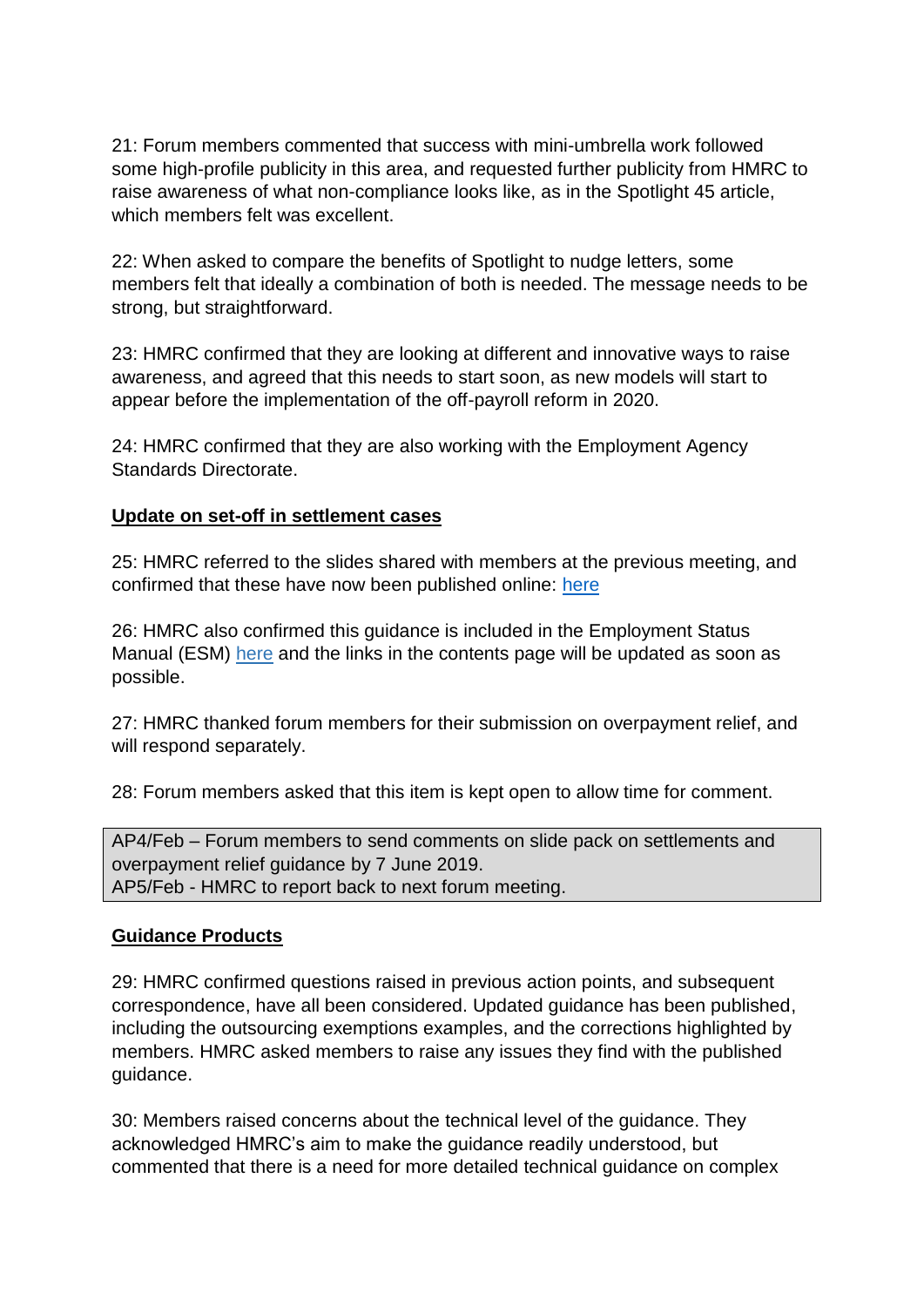issues to be available for specialists. HMRC commented that these details are available in the supporting technical notes and ESM.

31: HMRC confirmed that the accounting examples requested by members have now been agreed, and will be published shortly.

32: HMRC agreed to share the response to ICAEW's detailed note with members. Members also asked if the updated guidance could be shared. HMRC agreed that guidance would be shared as soon as available.

## AP6/Feb – HMRC to share the response to ICAEW note on guidance.

# **AOB**

33: Members raised a question about the perceived discrepancy between the estimated impact of non-compliance (£1.3 billion in 2023-34), and the estimated amounts of additional revenue in the same year (£725 million in 2023-24). There is no discrepancy. There is normally a difference between the estimate of Exchequer cost of non-compliance and the estimated yield from measures to address it because of a range of factors including behavioural impacts and the design and scope of a measure.

34: Members asked whether it would be possible to share how NICs are spilt between Employer and Employee contributions. HMRC will discuss with data analysts and respond.

AP7/Feb – HMRC to discuss with data analysts the possibility of a breakdown of NICs between employee and employer contributions and report back at next meeting.

35: Members asked whether the detail of the small business exemption (SBE) would be in the consultation, and expressed concern about the time pressures caused by delays in issuing guidance, referring to the additional administration required by the SBE. HMRC were unable to comment on the detail on the consultation document before publication.

36: Members asked about the proposed timetable for CEST enhancements, including engagement and testing with members. HMRC confirmed that they are working with IT teams, and forum members, along with other stakeholders, have been invited to get involved in testing.

37: HMRC are aware of the need to release the enhanced version of CEST as soon as possible, but in the meantime confirmed that it stands by CEST, which was developed over an 18 month period in consultation with stakeholders, and is accurate.